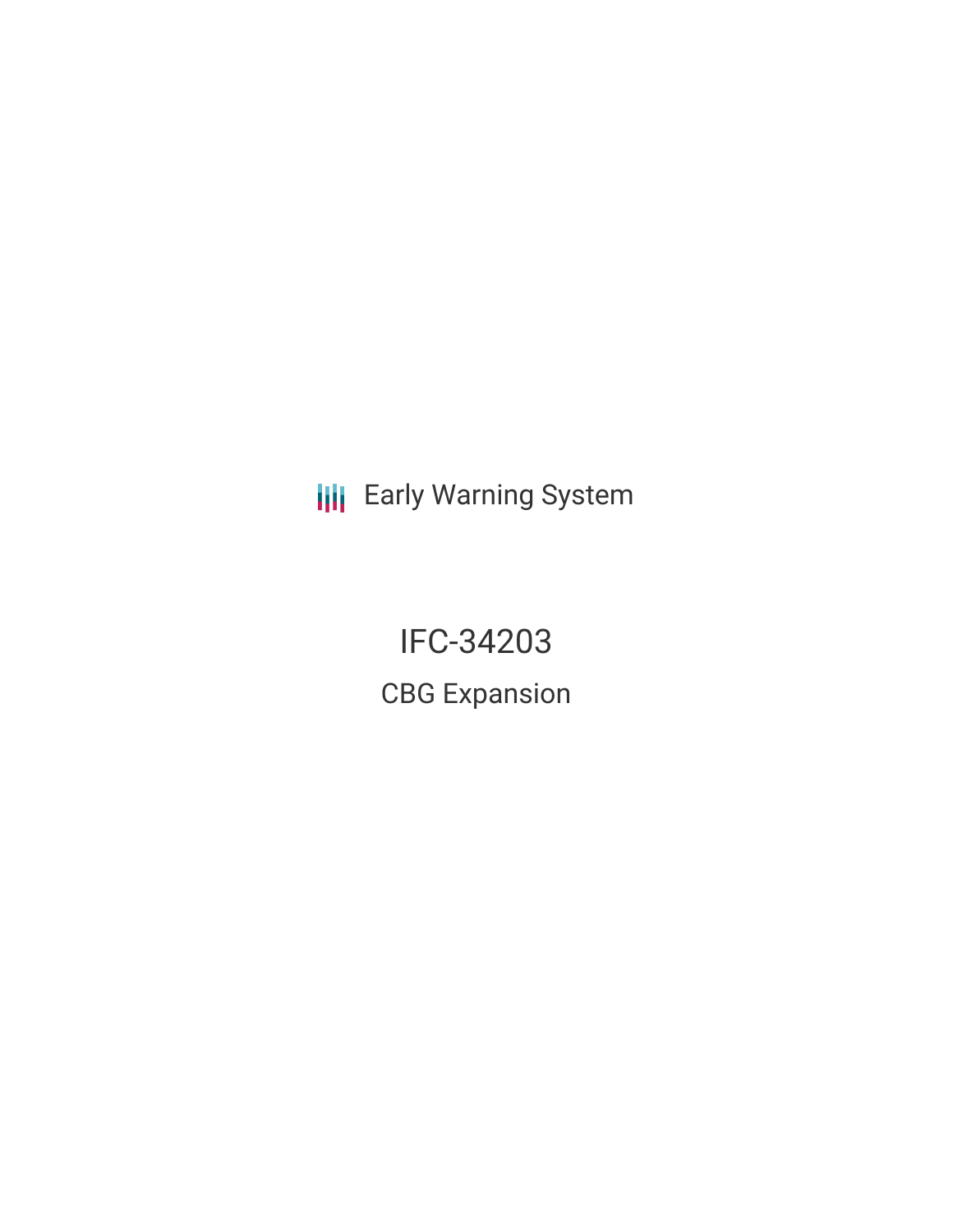

### **Quick Facts**

| <b>Countries</b>                | Guinea                                                                                  |
|---------------------------------|-----------------------------------------------------------------------------------------|
| <b>Financial Institutions</b>   | International Finance Corporation (IFC)                                                 |
| <b>Status</b>                   | Active                                                                                  |
| <b>Bank Risk Rating</b>         | A                                                                                       |
| <b>Voting Date</b>              | 2016-07-01                                                                              |
| <b>Borrower</b>                 | COMPAGNIE DES BAUXITES DE GUINEE                                                        |
| <b>Sectors</b>                  | Mining                                                                                  |
| <b>Potential Rights Impacts</b> | Healthy Environment, Housing & Property, Right to Food, Right to Health, Right to Water |
| Investment Type(s)              | Loan                                                                                    |
| <b>Investment Amount (USD)</b>  | $$200.00$ million                                                                       |
| <b>Project Cost (USD)</b>       | \$752.00 million                                                                        |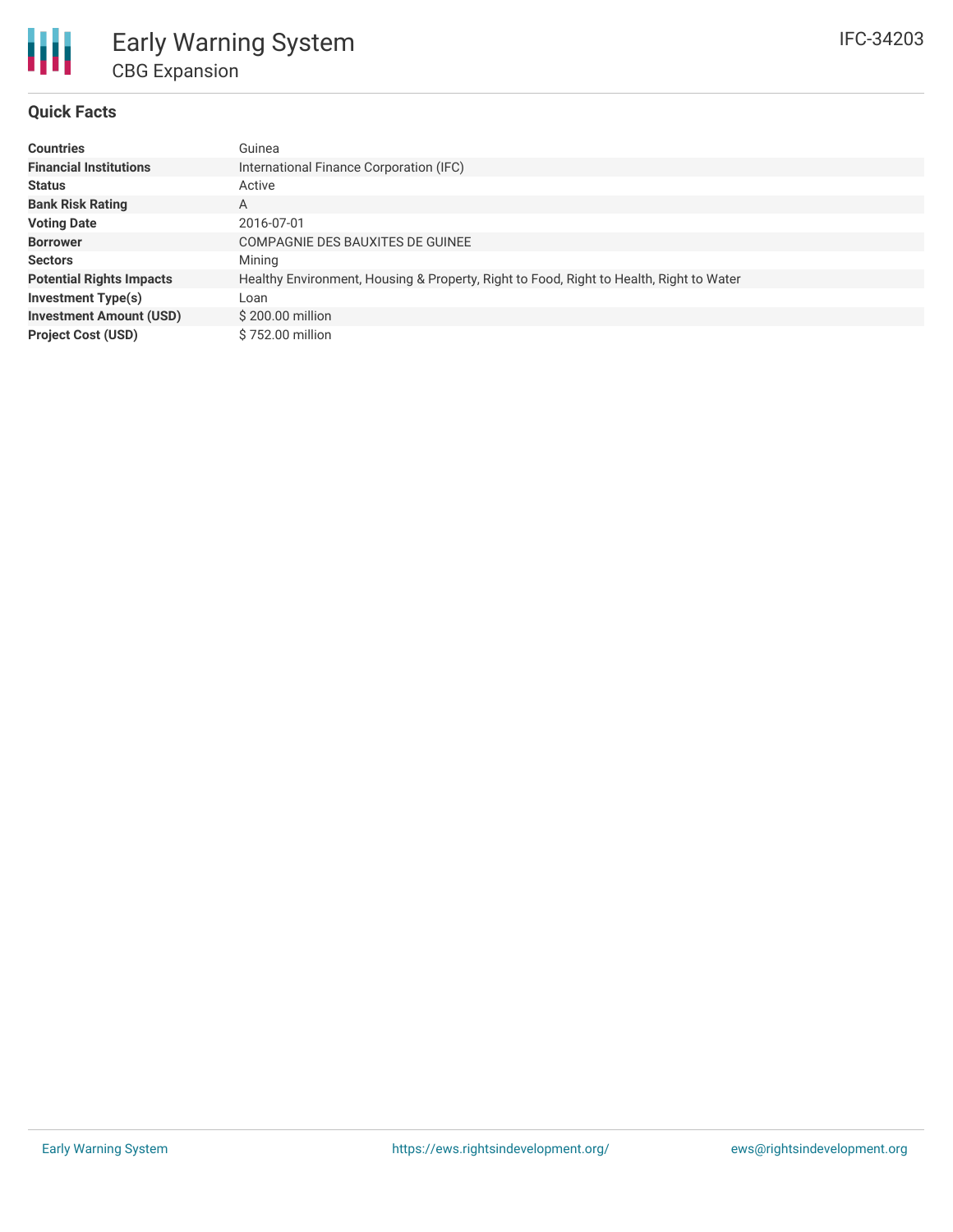## **Project Description**

"The Compagnie des Bauxites de Guinée ("CBG" or the "Company") holds the exclusive rights for the 579 km2 Halco (Sangarédi) or South Cogon mining concession granted by the Government until 2038. The concession straddles the Boké, Télimélé and Gaoual prefectures and has been continuously mined by CBG since 1973. In addition, CBG also holds the exclusive rights to a concession area of 2360 km2 issued in 2005 valid until 2040 which is the area north of the Cogon River, this has not yet been exploited and is not part of the current mine plan. CBG also operates (under a concession agreement from the Government of Guinea) a heavy-haul railway, 120 km in length, from Sangaredi to the CBG plant and port at Kamsar from where the bauxite is exported. All of these facilities have been in continuous operation since the mine opened in 1973. International Finance Corporation (IFC) and other lenders are proposing to fund an increase in production from the current 13.5 million tonnes per annum ("mtpa") to 18.5 mtpa by 2018 (the "Expansion Project")". The key concerns relate to the crosscutting issues of water resources, biodiversity, community livelihoods and ecosystem services. The Expansion Project will also result in impacts from physical and economic displacement starting in 2016. The Board Date for this project is as yet unknown.

Location: Sub-Saharan Africa, Guinea

Resources needed:

(i) increase of the mining extraction rate (which will include extraction in new areas already permitted within the CBG concession), with additional equipment, manpower, a construction camp and maintenance facilities.

(ii) capacity expansion of the railway, with additional rolling stock, new sidings, shunting yards.

(iii) expansion of the Kamsar port and other logistics infrastructure necessary to support the increased tonnage using train unloader, crusher, conveyors, stockpiles, dryers, ship loader and increased port fleet; Upgraded project infrastructure – power, steam and compressed air, potable water, fuel facilities, waste disposal areas; Kamsar and Sangarédi township infrastructure.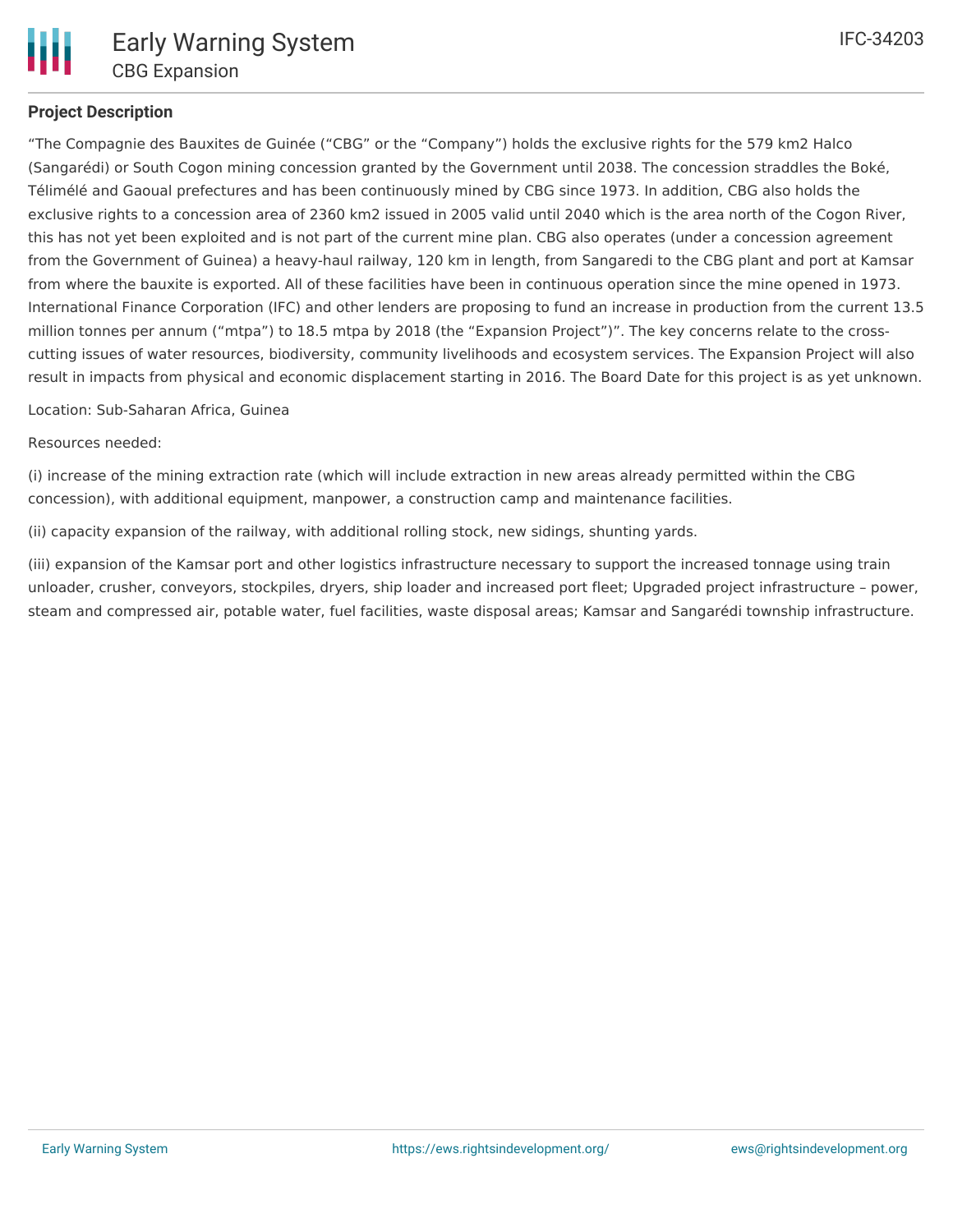# **Early Warning System Project Analysis**

\*This short analysis was drafted in collaboration with the Legal Resources Centre, South Africa.\*

Risk Assessment: Category A. This is a category A project due to the potentially significant, diverse, and irreversible environmental and social risks and/or impacts inherent to a project of this nature and scale operating in Guinea.

# APPLICABLE SOCIAL & ENVIRONMENTAL STANDARDS

Based on the IFC documents, the following environmental and social safeguard policies are triggered:

PS 1 – Assessment and Management of Environmental and Social Risks and Impacts- triggered because "the Expansion Project will necessitate an increase in the rate of vegetation clearance and overburden removal in existing areas within the CBG concession. The lateritic soils are stripped and removed for use in rehabilitation before overburden removal. Usually, the quantity of overburden is very low, as the bauxite ore is generally close to the surface. The total area for the Expansion Project is 3,200 hectares, over which habitat (including farmed areas) will be lost/degraded". The "key impacts relating to operation of the railway are noise and vibration as well as safety of nearby residents". It must also be considered that "The existing plant has historically generated significant quantities of fugitive dust as well as particulate and gaseous emissions from the dryer stack". "The potential cumulative loss of habitats, fragmentation and other associated impacts arising from CBG and other projects are likely to be significant regionally. This is against a background of ongoing biodiversity loss and encroachment as a result of other factors such as in-migration and growth in agriculture". "There are also likely to be significant social impacts due to displacement and reduced food security, and impacts on water quality and availability in some areas".

PS 2: Labor and Working Conditions– triggered because "CBG is Guinea's largest private-sector employer, with around 5,000 workers".

PS 3: Resource Efficiency and Pollution Prevention- triggered "because of the need for proper water management during the project. There is also an assessment that "…concludes that gaseous emissions will increase with the Expansion Project at both Kamsar and Sangarédi due to the increased combustion processes and from blasting operations at Sangarédi". "The ESIA concludes that the Expansion Project will increase the current noise levels…"

PS 4: Community Health, Safety and Security-triggered because "Health and Safety concerns have been raised in community grievances in the past including: (i) a belief amongst community members that CBG is responsible for health effects such as respiratory diseases that they link to the air emissions arising from CBG's operations; (ii) water contamination (by used oil, fuel) and impacts to local fish; and (iii) railway crossing safety, notably the lack of safe crossing areas".

PS 5: Land Acquisition and Involuntary Resettlement-triggered because "some villages, or part of villages, may have to be physically relocated. In addition, it is recognized that approximately 10 villages will experience a loss of land with likely livelihood implications in the mine concession, but also potential livelihood implications at the plant/port site (fisheries) and near the railway network infrastructure". "Based on the 27.5 mtpa scenario, the future resettlement and livelihood displacement is estimated to be approximately 3,200 residents, but on a rolling basis from 2016-2022. The estimated first phase resettlement and livelihood displacement in 2016 covered by the RAP due in December 2015 will be in excess of 400 residents". "Traditional land tenure in Guinea is similar to much of West Africa whereby land is held and managed under a traditional land tenure system. Chiefs are responsible for distributing it to village landholders who in turn provide access rights to the landless (sharecroppers) and households headed by females. Under this system, individuals do not own land, but enjoy some rights or are authorized by customary authorities to use resources in certain ways. In conclusion, there is a significant percentage of the population that is landless and therefore vulnerable".

PS 6: Biodiversity Conservation and Sustainable Management of Living Natural Resources-triggered because "the largest significant direct impacts on habitats includes the loss of over 3,200 hectares (excluding the road network) of primarily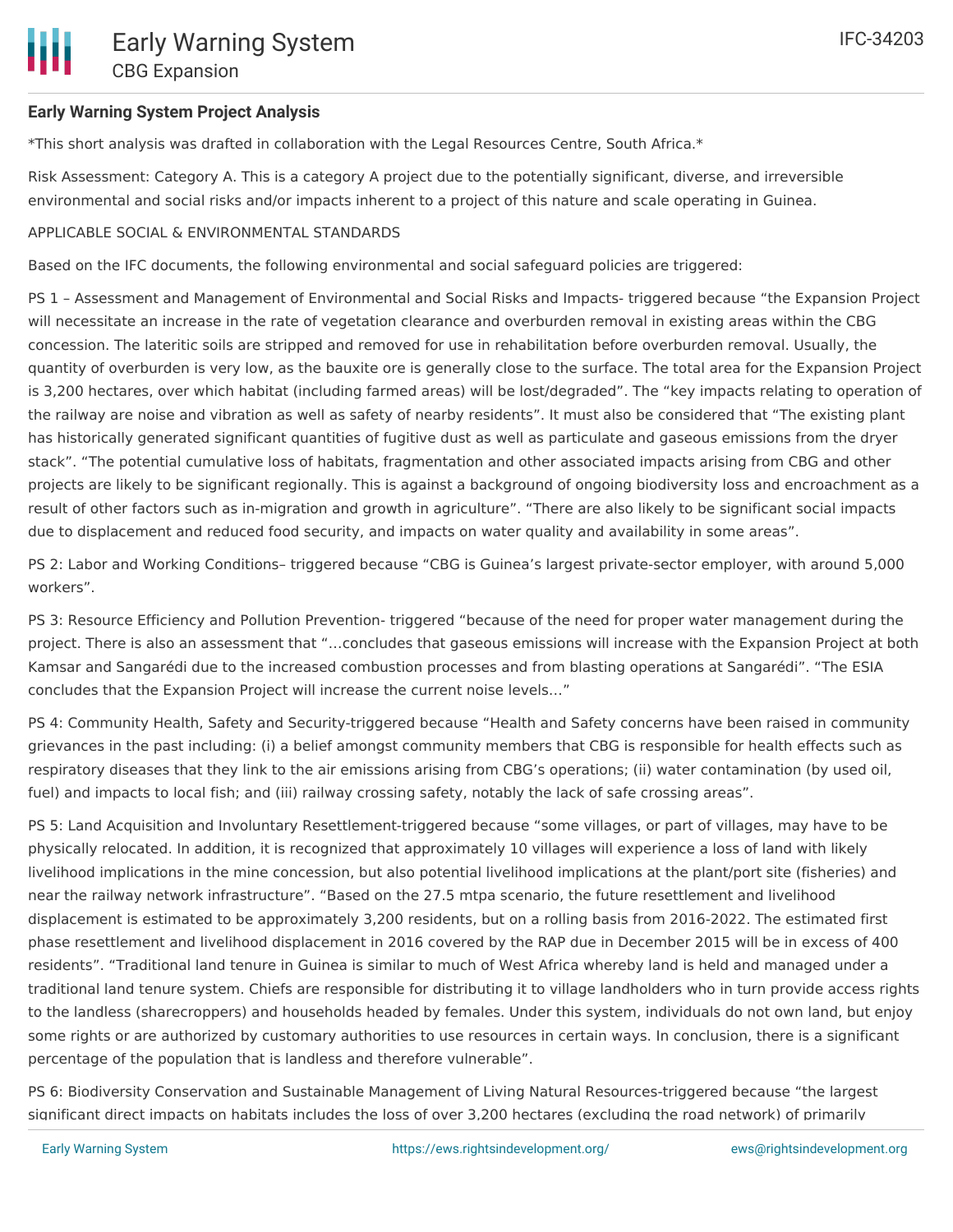## **People Affected By This Project**

#### OUR RISK ASSESSMENT

Based on the IFC's project documents, this project poses potential risks to the following human rights:

Right to Food and Livelihood:

The document reports that the total area for the Expansion Project is 3,200 hectares, over which habitat (including farmed areas) will be lost or degraded. This will impact communities' ability to farm on their land. There will be significant social impacts due to displacement and reduced food security.

#### The Right to a Healthy Environment:

The plant will generate significant quantities of fugitive dust as well as particulate and gaseous emissions from the dryer stack. This will affect the quality of the air in the area.

#### Right to Water:

There is likely to be some sand impacts on water quality and availability in some areas. This will affect the community's access, availability, quality and safety in relation to water.

#### Right to Health, Safety and Security:

Noise and vibrations from the operation of the railway will impact the safety of nearby residents. The IFC documents provide that communities have also reported cases of respiratory diseases from the project emissions.

#### Right to Property & Adequate Housing:

The document speaks of future resettlement and livelihood displacement estimated to be approximately 3,200 residents on a rolling basis from 2016-2022. This will render a lot of the communities homeless if no proper measures are put in place to facilitate the process.

#### Labour rights:

The project provided that it is the biggest employer in Guinea with 5,000 workers. Given the operations, the safety and basic conditions of employment must be properly adhered to. The employees are at risk of various occupational diseases in their line of duty.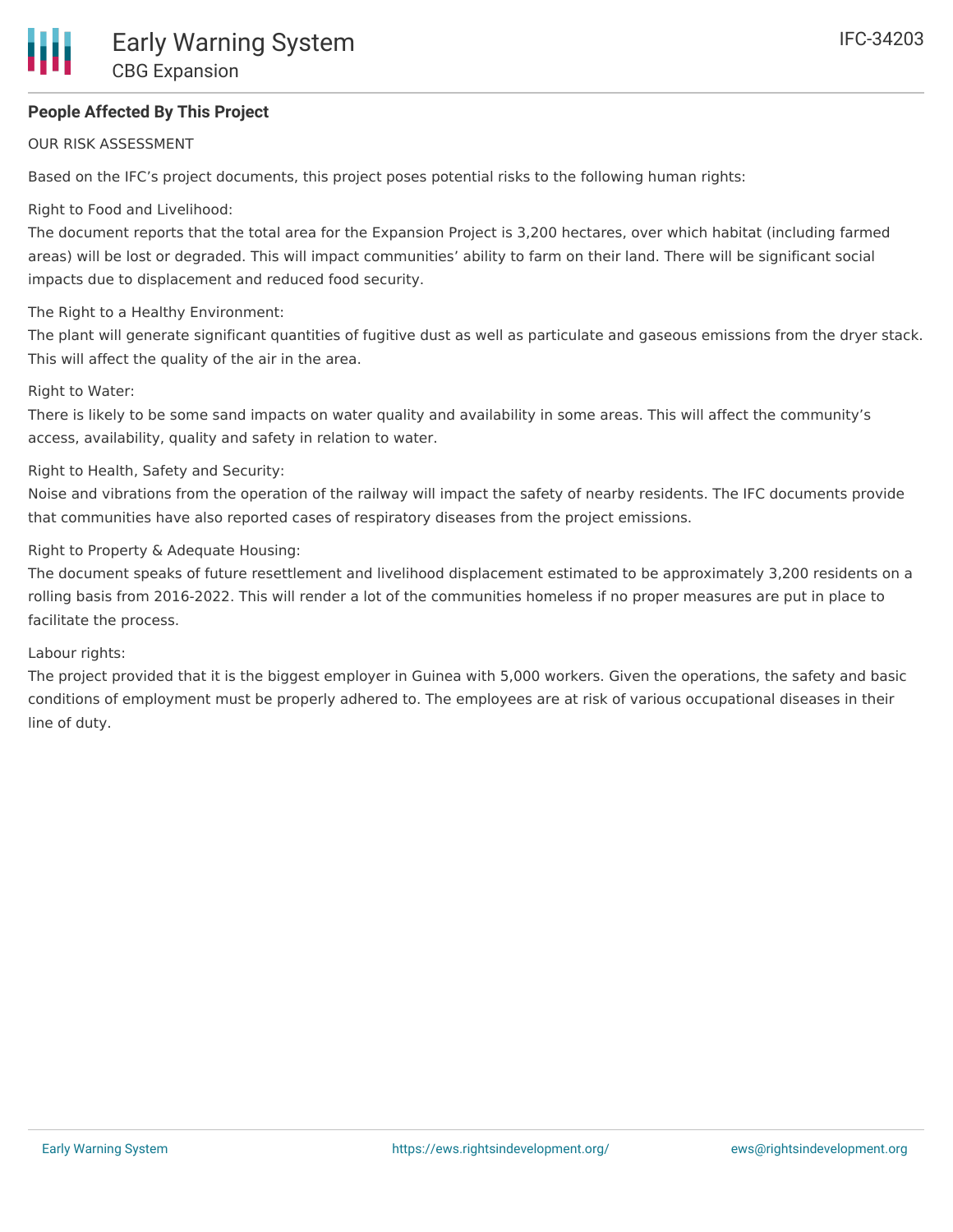# **Investment Description**

• International Finance Corporation (IFC)

Bank financing:

IFC gave a corporate loan to CBG of US\$ 200 million comprising a US\$ 135 million. This project is also co-financed by the Managed Co-Lending Portfolio Program (MCPP) with a loan for US\$ 65 million. MCPP is a new IFC Syndications product that allows institutional investors the opportunity to passively participate in IFC's future loan portfolio. MCPP investor approval is sought pre-mandate; project appraisal, approval, commitment, and supervision are managed directly by IFC with the MCPP investor passively following IFC decisions.

Borrower: The Compagnie des Bauxites de Guinée Amount of bank loan or investment: US\$ 200 million Total project cost: US\$ 752 million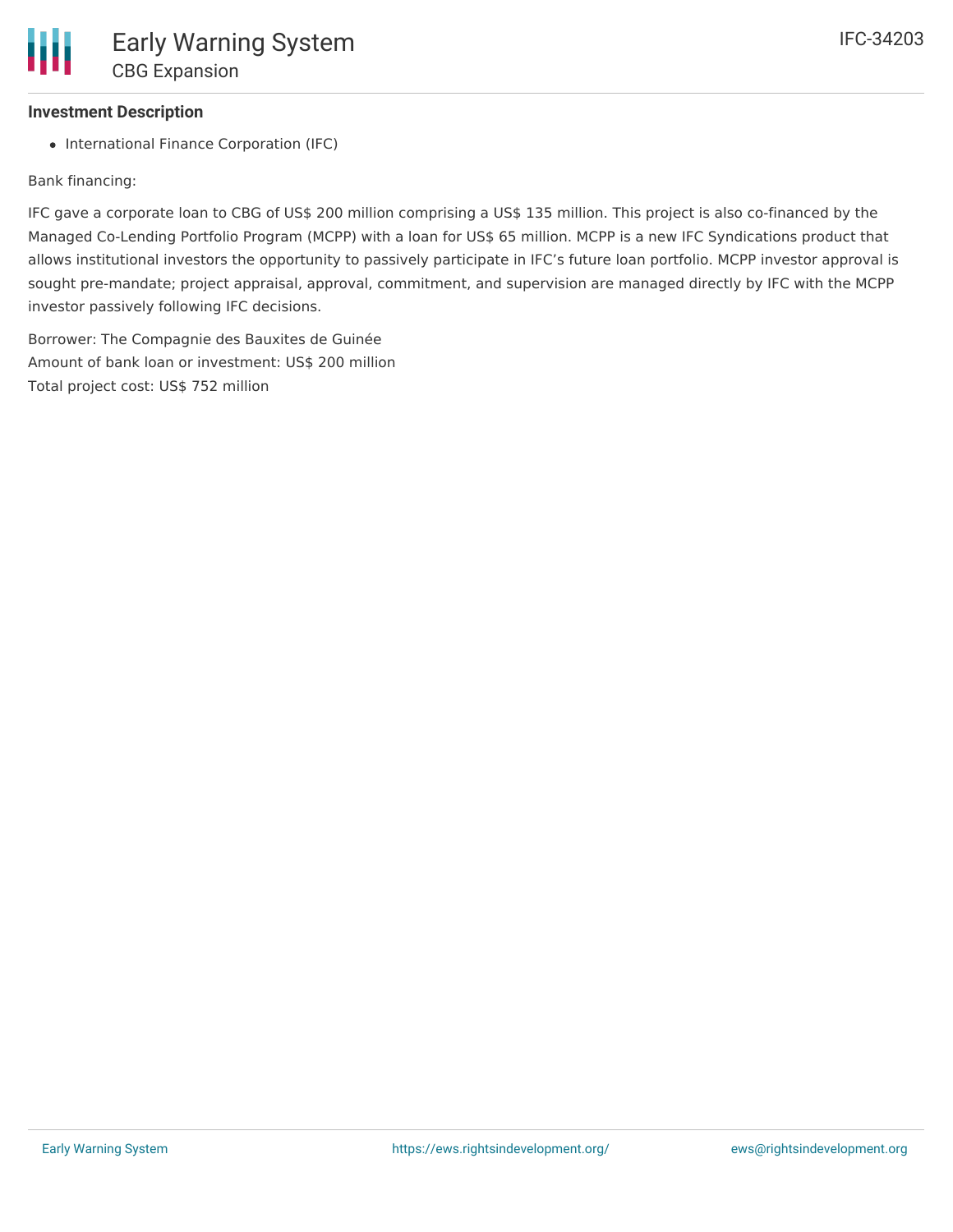

### **Private Actors Description**

CBG is a US incorporated company which was established in 1963 following an agreement between the Government of Guinea ("GoG") and Harvey Aluminum Company of Delaware, a Delaware (US) corporation, now Halco Mining Inc., to mine the bauxite deposits of the Boké region. CBG has been successfully operating the world class Sangaredi bauxite mine for over 40 years. The Company is 51% owned by Halco Mining Inc. ("Halco"), a US incorporated company, which is in turn owned by a consortium of aluminium producers: Alcoa (45%), Rio Tinto (45%) and Dadco (10%). The remaining 49% is owned by the GoG.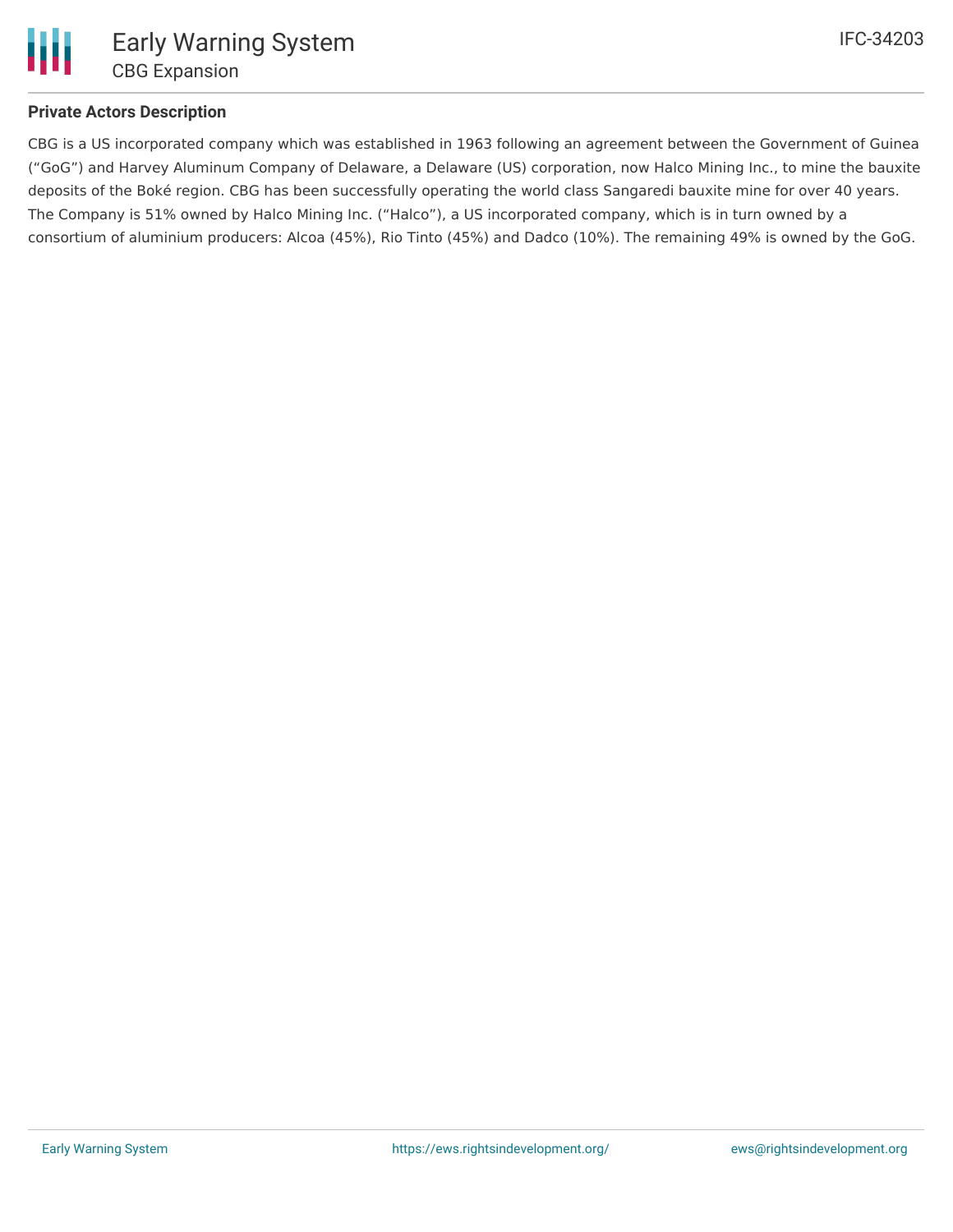

| <b>Private Actor 1</b>   | <b>Private Actor</b><br>1 Role | <b>Private Actor</b><br>1 Sector | <b>Relation</b>          | <b>Private Actor 2</b>              | <b>Private Actor</b><br>2 Role | <b>Private Actor</b><br>2 Sector |
|--------------------------|--------------------------------|----------------------------------|--------------------------|-------------------------------------|--------------------------------|----------------------------------|
| $\overline{\phantom{a}}$ | $\overline{\phantom{a}}$       | $\overline{\phantom{a}}$         | $\overline{\phantom{a}}$ | Alcoa Corporation                   | Parent Company                 | $\overline{\phantom{a}}$         |
| $\overline{\phantom{a}}$ | ۰                              | $\overline{\phantom{a}}$         | $\sim$                   | Compagnie des Bauxites de Guinée SA | Client                         | $\overline{\phantom{a}}$         |
| $\overline{\phantom{0}}$ | $\overline{\phantom{a}}$       | $\overline{\phantom{0}}$         | $\overline{\phantom{0}}$ | Dadco Alumina & Chemicals Ltd.      | Parent Company                 | $\overline{\phantom{a}}$         |
| $\overline{\phantom{a}}$ | $\overline{\phantom{a}}$       | $\overline{\phantom{a}}$         | $\overline{\phantom{a}}$ | Halco (Mining) Inc.                 | <b>Parent Company</b>          | $\overline{\phantom{a}}$         |
| $\overline{\phantom{a}}$ |                                | $\overline{\phantom{a}}$         | $\overline{\phantom{0}}$ | Rio Tinto Group                     | Parent Company                 | $\overline{\phantom{a}}$         |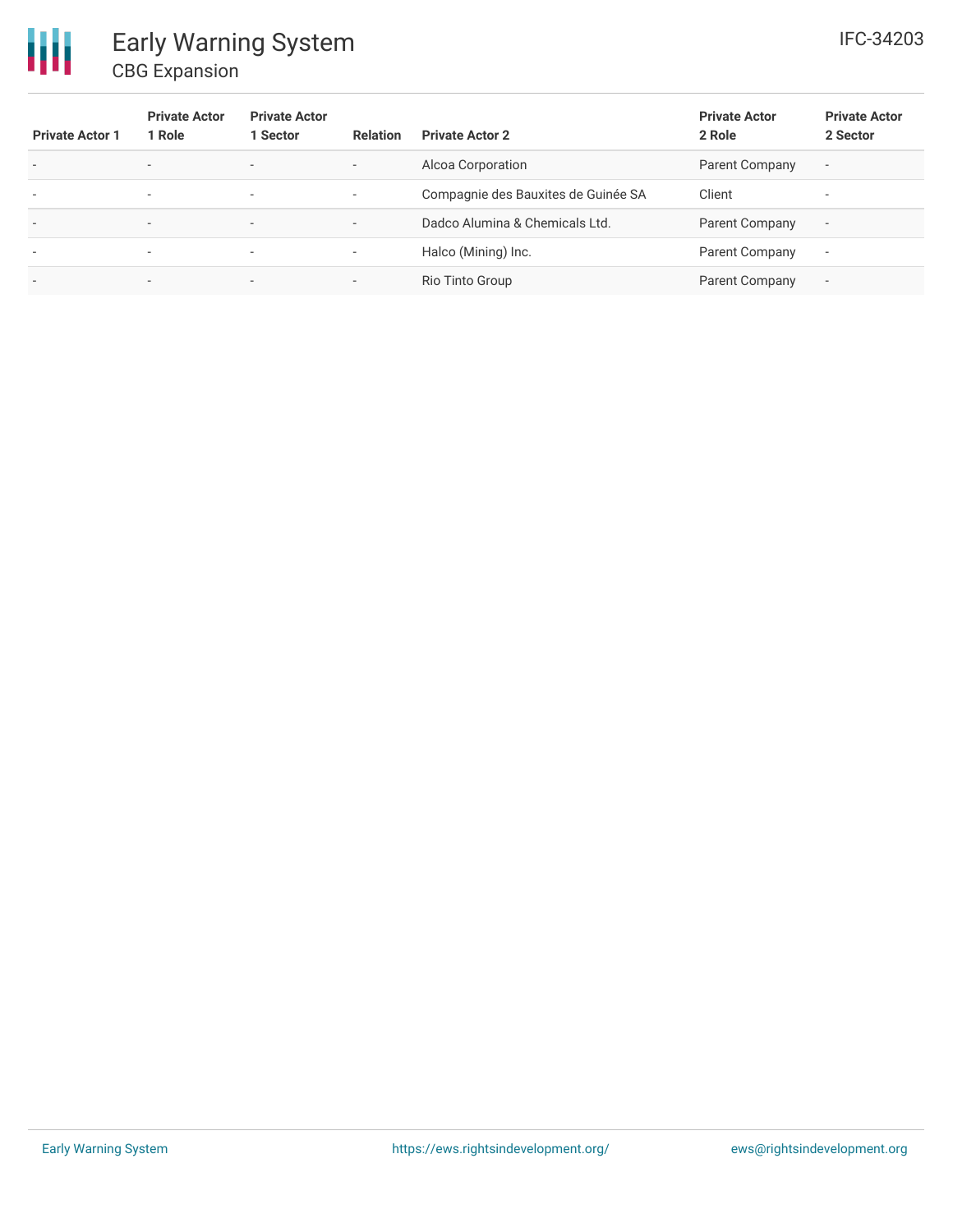# **Contact Information**

Ms. Carine Gracia Community Relations Manager Email: mailto:carine.gracia@cbg-guinee.com Tel: +224 623 233 175 CONSULTATIONS: Consultations are reported to have occurred during the early phases of a feasibility study on the expansion project and during the assessment of impacts. After the Environment Social Impact Assessment (ESIA) finalization, the agency responsible for approving the ESIA, the Bureau Guinéen d'Évaluation des Études Environnementales (BGÉÉE) conducted a series of feedback meetings on the ESIA and Environmental and Social Management Plan (ESMP) to selected communities in/near the mine area, in the factory/port area and along the railway. The two plans have now been linked and are known as the Stakeholder Engagement Management Plan (SEP)." The document further provides that "CBG will follow a process of Informed Consultation and Participation (ICP) with affected communities subjected to potentially significant adverse impacts. The Resettlement and Livelihoods Restoration Policy Framework (RLRPF), prepared as a precursor to the first and subsequent RAPs (the first RAP is for villages of Fassaly Foutabhe and Hamdallaye) includes ICP as part of RAP/LRP preparation".

### ACCOUNTABILITY MECHANISM OF IFC

The Compliance Advisor Ombudsman (CAO) is the independent complaint mechanism and fact-finding body for people who believe they are likely to be, or have been, adversely affected by an IFC or MIGA- financed project. If you submit a complaint to the CAO, they may assist you in resolving a dispute with the company and/or investigate to assess whether the IFC is following its own policies and procedures for preventing harm to people or the environment. If you want to submit a complaint electronically, you can email the CAO at CAO@worldbankgroup.org. You can learn more about the CAO and how to file a complaint at http://www.cao-ombudsman.org/